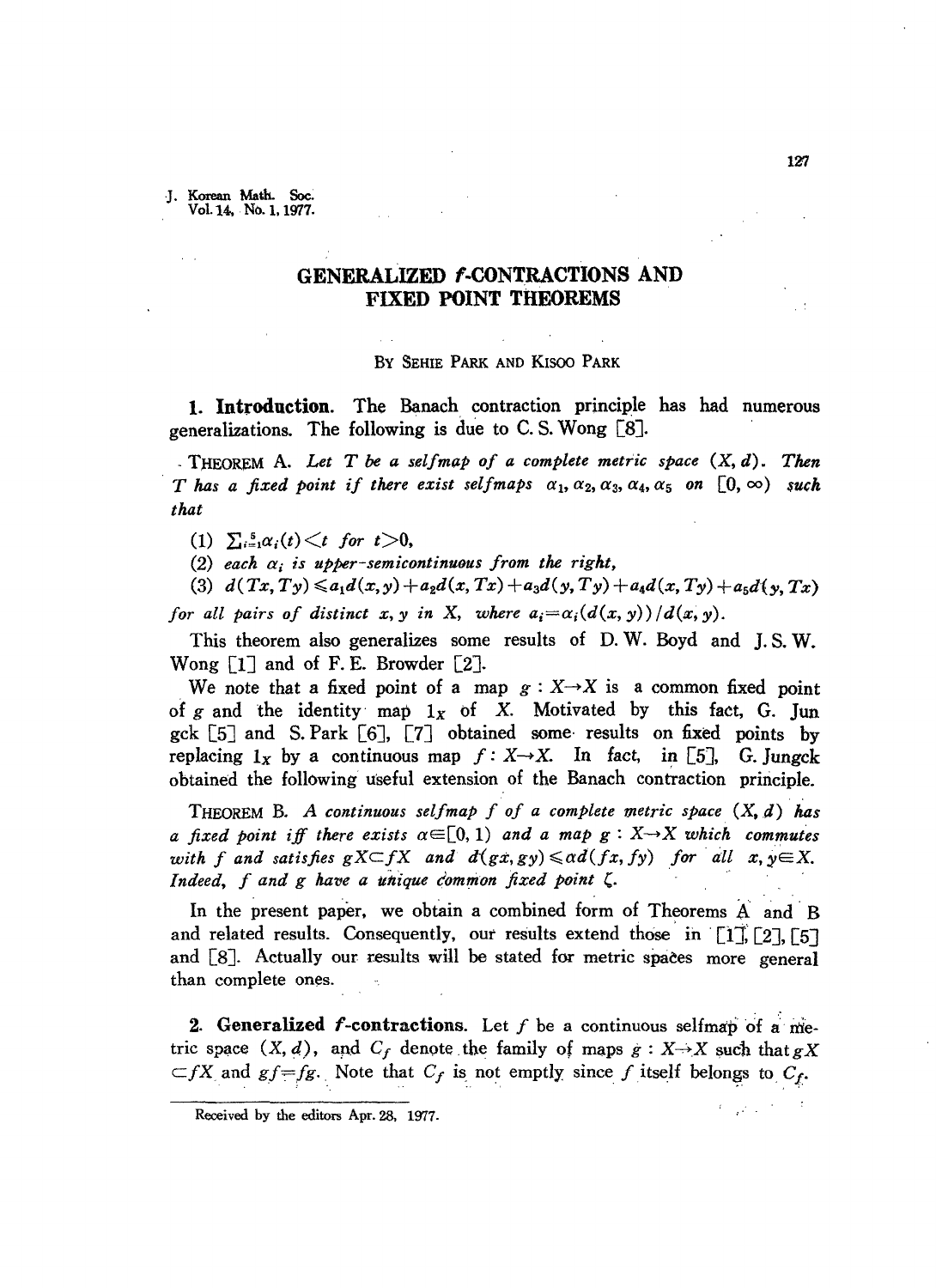DEFINITION. Given  $x \in X$  and a map  $g \in C_f$ , an *f-iteration* of *x* under *g* is a sequence  ${f.x_n}_{n=1}^{\infty}$  given inductively by the rule  ${f.x_n}=gx_{n-1}$  for all  $n\geqslant 1$ , where  $x_0 = x$ .

Note that given  $x \in X$ , its f-iteration is not unique, however, in case f  $= 1<sub>x</sub>$ , an f-iteration of x under g is reduced to the (Picard) sequence of iterates for *g.*

PROPOSITION 2.1. If  $x \in X$  has an *f*-iteration under  $g \in C_f$  whose limit is  $\eta \in X$ , then each  $fx_i \in X$   $(i \geq 1)$  has an *f*-iteration whose limit is  $f\eta$ .

*Proof.* Since  $ffx_n = fgx_{n-1} - gfx_{n-1}$ ,  $\{ffx_n\}_{n>1}$  is an f-iteration of  $fx_i$ under *g*. From  $fx_n \rightarrow \gamma$  and the continuity of *f*, we have  $ffx_n \rightarrow \gamma \gamma$ .

DEFINITION. A map *g* in *Cf.is* called a *generalized f-contraction* in the sense of C. S. Wong if there exist functions  $\alpha_1, \alpha_2, \alpha_3, \alpha_4, \alpha_5$  of  $(0, \infty)$ into  $\lceil 0, \infty \rceil$  such that

(a) each  $\alpha_i$  is upper-semicontinuous from the right,

(b)  $\sum_{i=1}^{5} \alpha_i(t) \leq t, t>0,$ 

(c) for any  $x, y \in X$ ,  $fx \neq fy$ , we have

 $d(gx,gy) \leq a_1d(fx,fy) + a_2d(fx,gx) + a_3d(fy,gy) + a_4d(fx,gy) + a_5(fy,gx)$ where  $a_i = \alpha_i(d(fx, fy))/d(fx, fy)$ .

Note that if  $f=1_x$ , the identity map of X, then we get a generalized contraction of C. S. Wong  $\lceil 8 \rceil$ .

For a generalized  $f$ -contraction, the limit of an  $f$ -iteration of  $x$  under  $g$ depends only on  $x \in X$  if exists.

PROPOSITION 2.2. Let  $g \in C_f$  be a generalized f-contraction. For any  $x \in$ X, *if an f-iteration of <sup>x</sup> under <sup>g</sup> has tke limit r;, so does every convergent f-iteration of x under g.*

*Proof.* Suppose an f-iteration  ${fx_n} = {gx_{n-1}}_{n=1}^{\infty}$  of  $x=x_0 \in X$  has limit  $\eta \in X$ . Let  $\{f\}_{n=1}^{\infty}$  =  $\{gy_{n-1}\}_{n=1}^{\infty}$  be another convergent f-iteration of  $x=y_0$ under *g*. Then there exists an  $i \ge 1$  such that  $fx_i \neq fy_i$ . Hence, we have

$$
d(\eta, gy_i) \leq d(\eta, gx_i) + d(gx_i, gy_i)
$$
  

$$
\leq d(\eta, gx_i) + a_1 d(fx_i, fy_i) + a_2 d(fx_i, gx_i)
$$
  

$$
+ a_3 d(fy_i, gy_i) + a_4 d(fx_i, gy_i) + a_5 d(fy_i, gx_i)
$$

and, hence,

$$
d(\eta, gy_i) \leq a_1 d(fx_i, gy_{i-1}) + a_4 d(fx_i, gy_i) + a_5 d(fx_{i+1}, gy_{i-1}) + o(i)
$$

where  $\{o(i)\}$  converges to zero. Since  $a_1 + a_4 + a_5 \leq 1$ , by letting  $i \rightarrow \infty$ , we have  $gy_i \rightarrow \eta$ .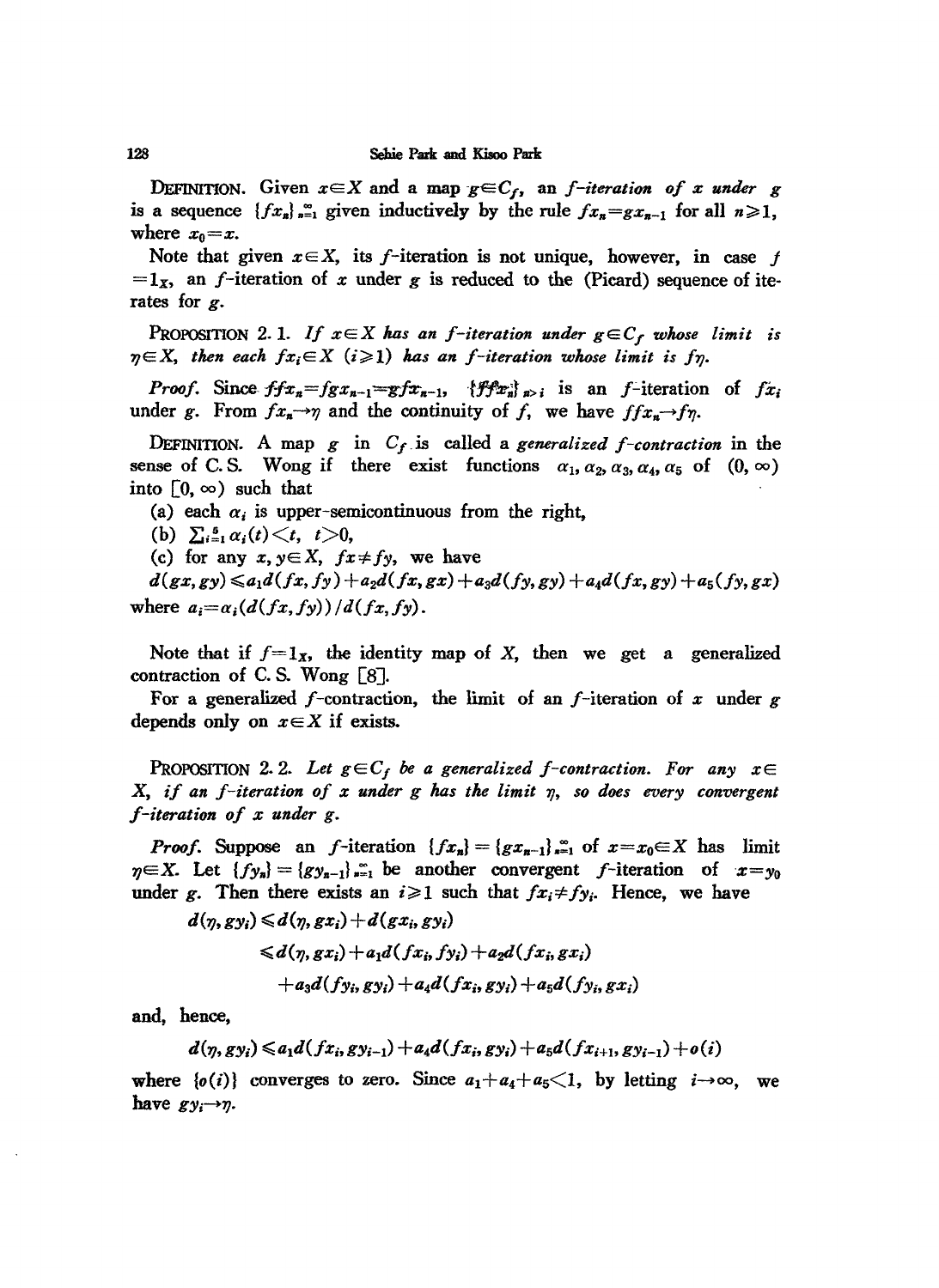THEOREM 2.3. For any generalized f-contraction  $g \in C_f$  and for any  $x \in$ X, *there* is *a Cauchy j-iteration of x under g.*

*Proof.* Given  $x \in X$ , we choose an f-iteration  $\{fx_n\} = \{gx_{n-1}\}$  of  $x = x_0$ under *g* as follows: If we have  $fx_{i+1} = fx_i$  for some *i*, then we can choose  $fx_{i,j}$  by  $fx_{i-1}$  for all  $j \geq 1$  and obtain a Cauchy f-iteration. So we may assume that  $d(f_{x_n+1}, f_{x_n})>0$  for each *n*. Then we have

$$
d(fx_{n+1},fx_n) = d(gx_n,gx_{n-1})
$$
  
\n
$$
\leq a_1d(fx_n,fx_{n-1}) + a_2d(fx_n,gx_n) + a_3d(fx_{n-1},gx_{n-1})
$$
  
\n
$$
+ a_4d(fx_n,gx_{n-1}) + a_5d(fx_{n-1},gx_n)
$$
  
\n
$$
\leq (a_1+a_3+a_5)d(fx_n,fx_{n-1}) + (a_2+a_5)d(fx_n,fx_{n-1})
$$

and, hence,

$$
d(fx_{n-1},fx_n)\leqslant ((a_1+a_3+a_5)/(1-a_2-a_5))d(fx_n,fx_{n-1}).
$$

By symmetry of x, y in (c), we may assume that  $\alpha_5 = \alpha_4$ . So if we define a function

$$
\alpha(t) = [(\alpha_1(t) + \alpha_3(t) + \alpha_5(t)) / (t - \alpha_2(t) - \alpha_4(t))]t, \ \ t>0,
$$

then

$$
d(fx_{n-1},fx_n)\leqslant\alpha\left(d(fx_n,fx_{n-1})\right)
$$

for all  $n \ge 1$ . Since  $\alpha(t) \le t$  for  $t > 0$  by (b),  $\{d(fx_{n-1}, fx_n)\}\$  is decreasing and converges to some  $s \in [0, \infty)$ . If  $s > 0$ , then

$$
s=\lim_{n\to\infty}d(fx_{n+1},fx_n)\leq \limsup_{n\to\infty}\alpha(d(fx_n,fx_{n-1})).
$$

Since  $\alpha$  is upper-semicontinuous from the right by (a), we have  $s \leq \alpha(s)$ , a contradiction. So  $s=0$ . Now we prove that  $\{fx_n\}$  is Cauchy. Suppose not. Then there exist  $r>0$  and sequences  $\{p(n)\}, \{q(n)\}\$  such that for each *n*,

 $p(n) > q(n) > n$ ,  $d(fx_{p(n)}, fx_{q(n)}) \geq r$ 

and by the well-ordering principle

$$
d(fx_{p(n)-1},fx_{q(n)})
$$

Then

$$
r \leq d(fx_{p(n)}, fx_{q(n)})
$$
  
\n
$$
\leq d(fx_{p(n)-1}, fx_{q(n)}) + d(fx_{p(n)}, fx_{p(n)-1})
$$
  
\n
$$
\leq r + o(n)
$$

where  $o(n)$  converges to 0, hence,  $\{d(fx_{p(n)},fx_{q(n)})\}$ converges to  $r$  from the right. By  $(c)$ ,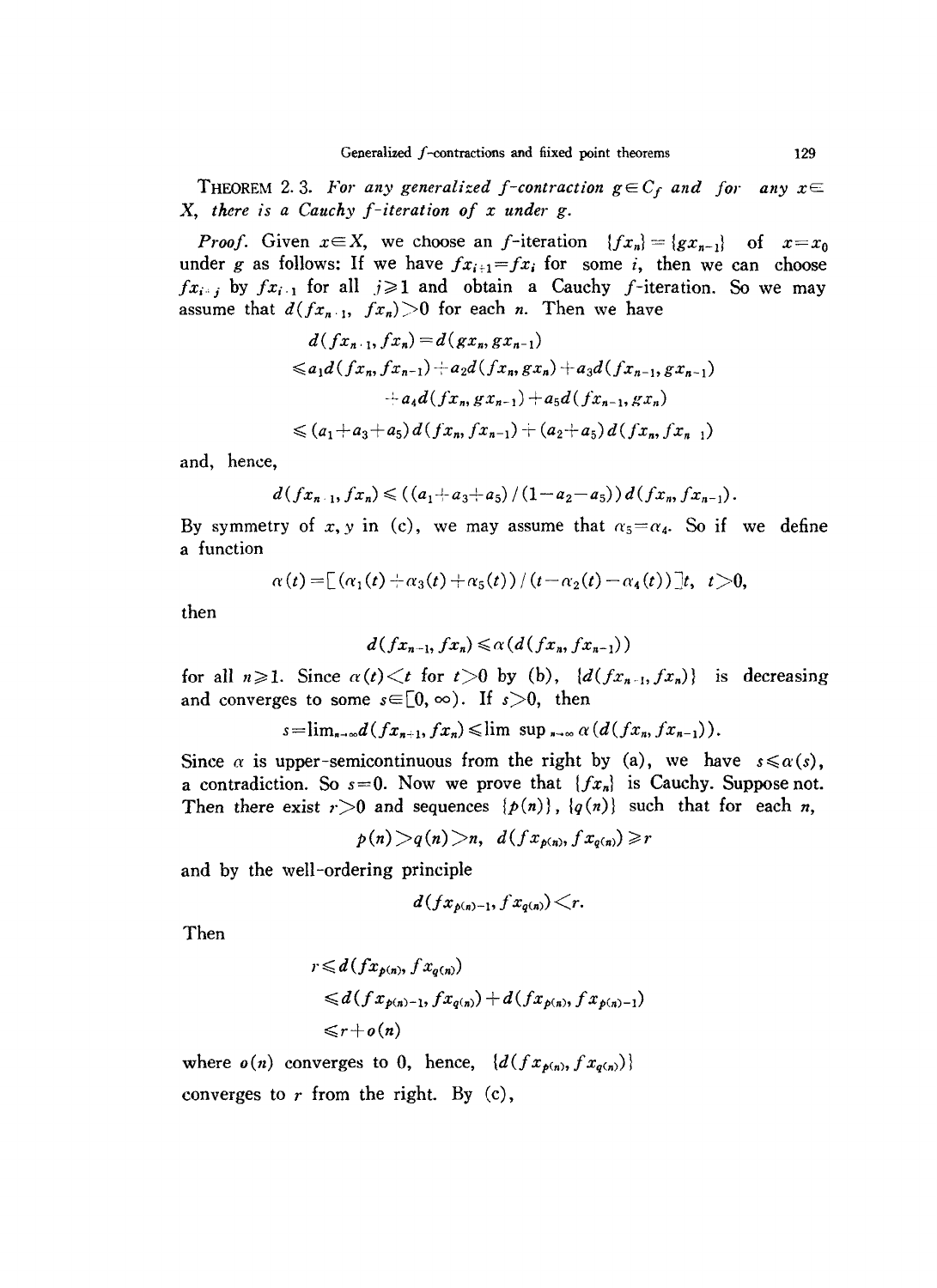130 . Sehie Park and Kisoo Park

$$
d(f x_{p(n)}, f x_{q(n)}) d(g x_{p(n)}, g x_{q(n)})
$$
  
\n
$$
\leq d(f x_{p(n)}, f x_{q(n)}) [a_1 d(f x_{p(n)}, f x_{q(n)})
$$
  
\n
$$
+ a_2 d(f x_{p(n)}, f x_{p(n)+1}) + a_3 d(f x_{q(n)}, f x_{q(n)+1})
$$
  
\n
$$
+ a_4 d(f x_{p(n)}, f x_{q(n)+1}) + a_5 d(f x_{q(n)}, f x_{p(n)+1})].
$$

So by letting  $n \rightarrow \infty$ , we obtain

 $r^2 \leq r(a_1r+a_4r+a_5r),$ 

a contradiction to (b). Hence  $\{fx_n\}$  is Cauchy.

Given a continuous selfmap f of  $(X, d)$ , we consider a condition on X somewhat more general than completeness.

DEFINITION. Given *g* in  $C_f$ , *X* is said to be *g-orbitally complete* w.r.t. *f* if, for any  $x \in X$ , every Cauchy subsequence of an arbitrary f-iteration  $\{f x_n\}_{n=1}^{\infty}$  of x under g converges in X. If X is g-orbitally complete for any  $g \in C_f$ , then X is said to be *f*-complete.

The g-orbital completeness w. r. t.  $1_x$  is just the g-orbital completeness of Ciric [3], [4].

Clearly, every complete metric space  $X$  is  $f$ -complete for any  $f$ . However, the converse is not true. For example, it may happen that  $X$  is not complete, but  $fX$  is complete. Then  $X$  is  $f$ -complete. Note also that, every metric space X is g-orbitally complete w. r. t. f if  $gX$  is complete.

Combining Proposition  $2.2$  and Theorem  $2.3$ , we have

COROLLARY 2.4. Let f be a continuous selfmap of X. If  $g \in C_f$  is a gene*ralized* f-contraction such that X is g-orbitally complete  $w.r.t.$  f, then any  $x \in X$  has a convergent *f*-iteration under g and its limit depends only on *x*.

**3. Fixed Point Theorems.** Now we have the following main theorem:

THEOREM 3.1. A continuous selfmap f of a metric space X has a fixed *point iff* there is a generalized f-contraction  $g$  *in*  $C_f$  such that  $X$  is  $g$ -orbi-**THEOREM 3.1.** A continuous selfmap f of a m<br>point iff there is a generalized f-contraction g in<br>tally complete w.r.t. f. Indeed,<br>(1) f and g have a unique common fixed point **ed Point Theorems.** Now we have the follo:<br>EM 3.1. A continuous selfmap f of a metric st<br>there is a generalized f-contraction g in  $C_f$  su<br>blete w.r.t. f. Indeed,<br>and g have a unique common fixed point  $\eta \in X$ ,<br>any  $x_0 \$ 

 $\sim 10$ (1) *f* and *g* have a unique common fixed point  $\eta \in X$ , and

*(2) for any*  $x_0 \in X$  *and any f-iteration*  $\{fx_n\}$  *of*  $x_0$  *ander g, we have*  $\lim_{n} gfx_{n} = \eta.$ ..

*Proof.* Necessity. Suppose that  $f_7 = \eta$  for some  $\eta \in X$ . Define  $g: X \rightarrow X$  by  $gx = \eta$  for all  $x \in X$ . Then clearly  $g \in C_f$ . Define  $\alpha_1 = (0, \infty) \to [0, \infty)$  by  $\alpha_1(t) = \lambda t$  for any  $\lambda \in (0, 1)$  and  $\alpha_2 = \alpha_3 = \alpha_4 = \alpha_5 = 0$ . Then (a), (b), and (c) clearly follow.

Sufficiency. Let g be a generalized f-contraction in  $C_f$  such that X is  $g-$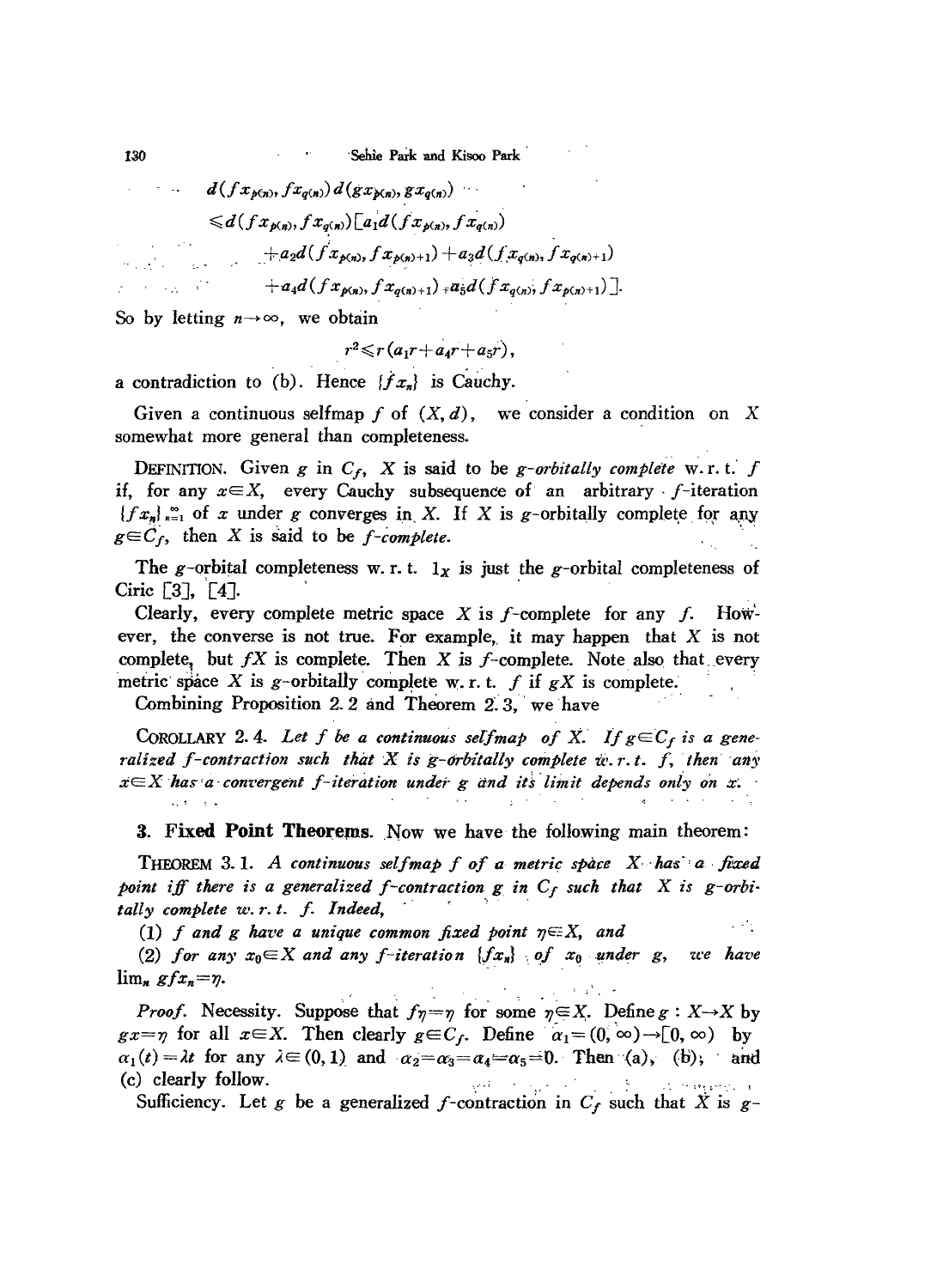orbitally complete w. r. t. *f.* For any  $x = x_0 \in X$ , we have a convergent *f*iteration  ${f x_n} = {g x_{n-1}}$ ,  $n \ge 1$ , of *x*, by Corollary 2.4. Let  $\zeta$  be its limit. Now we show that  $f\zeta = g\zeta$ . If  $fx_{i+1} = fx_i$  for some *i*, then we could have chosen  $fx_{i-1}=fx_{i-2}-\cdots=\zeta$  as in the proof of Theorem 2.3. Hence,  $gfx_{i+1}$  $= g f x_i$   $_2 = \cdots = g \zeta$ . Since  $gf x_{i+1} = fg x_{i+1} = f f x_{i+2}$ , we know that  $\{gf x_n\}$  is a tail of an *f*-iteration of  $fx_i$  and, hence, has the limit  $f\zeta$ , by Proposition 2.1. Therefore, we have  $f\zeta = g\zeta$ . Suppose that  $fx_{n+1} \neq fx_n$  for all  $n \geq 1$ . If  $f(x) \neq f(\zeta)$  for some  $i \geq 1$ , then

$$
d(f\zeta, g\zeta) \leq d(f\zeta, fgx_i) + d(gf x_i, g\zeta)
$$
  
\n
$$
\leq d(f\zeta, fgx_i) + a_1 d(fx_i, f\zeta) + a_2 d(fx_i, gf x_i)
$$
  
\n
$$
+ a_3 d(f\zeta, g\zeta) + a_4 d(fx_i, g\zeta) + a_5 d(f\zeta, gf x_i)
$$

where  $a_i = a_i(d(f(x_i, f\zeta))/d(f(x_i, f\zeta))$ . Since  $f(x_i = fgx_{i-1} = gfx_{i-1}$ , letting  $i \rightarrow \infty$ , we obtain

$$
d(f\zeta, g\zeta) \leqslant (a_3 - a_4) d(f\zeta, g\zeta),
$$

whence we have  $f\zeta = g\zeta$ . If  $f\theta x_n = f\zeta$  for all  $n \ge 1$ , we have also  $f\zeta = g\zeta$ . whence we have  $f \subsetneq -g \subsetneq$ . If<br>Suppose now  $f \subsetneq -f g \subsetneq$ . Then

$$
d(f\zeta, fg\zeta) = d(g\zeta, g^2\zeta)
$$
  
\n
$$
\leq a_1 d(f\zeta, fg\zeta) - a_2 d(f\zeta, g\zeta) + a_3 d(fg\zeta, g^2\zeta)
$$
  
\n
$$
+ a_4 d(f\zeta, g^2\zeta) + a_4 d(f\zeta, g^2\zeta) + a_5 d(fg\zeta, f\zeta)
$$
  
\n
$$
= (a_1 + a_4 + a_5) d(f\zeta, fg\zeta).
$$

Since  $a_1 - a_4 + a_5 < 1$ , this leads a contradiction. Hence, we must have  $f\zeta =$  $fg\zeta$ , which shows that  $f\zeta = g\zeta$  is a common fixed point of f and g. If f and g have two common fixed point  $\alpha$ ,  $\beta$  in X,  $\alpha \neq \beta$ , then

$$
d(\alpha, \beta) = d(g\alpha, g\beta)
$$
  
\$\leq a\_1 d(\alpha, \beta) + a\_4 d(\alpha, \beta) + a\_5 d(\alpha, \beta) \leq d(\alpha, \beta),\$

which leads a contradiction. Hence f and g have a unique common fixed point.

In case  $f = 1_x$ , a generalized contraction *g* has a unique fixed point by Theorem 3.1. This is just Theorem 1 of C. S. Wong  $[8]$ , which is reduced to a result of Boyd-Wong [1]. If  $\alpha_2 = \alpha_3 = \alpha_4 = \alpha_5 = 0$  and  $\alpha_1$  is a constant in  $[0,1)$ , Theorem 3.1 is reduced to a result of Jungck  $[5]$ . In fact, a number of known fixed point theorems are consequences of Theorem 3.1.

In Theorem 3.1, it can be proved that if X is compact and if " $\le$ " in (b) is interchanged with " $\leq$ " in (c), then it is still true.

COROLLARY 3. 2. *Let* f *be a continuous setfmap of a complete metric space*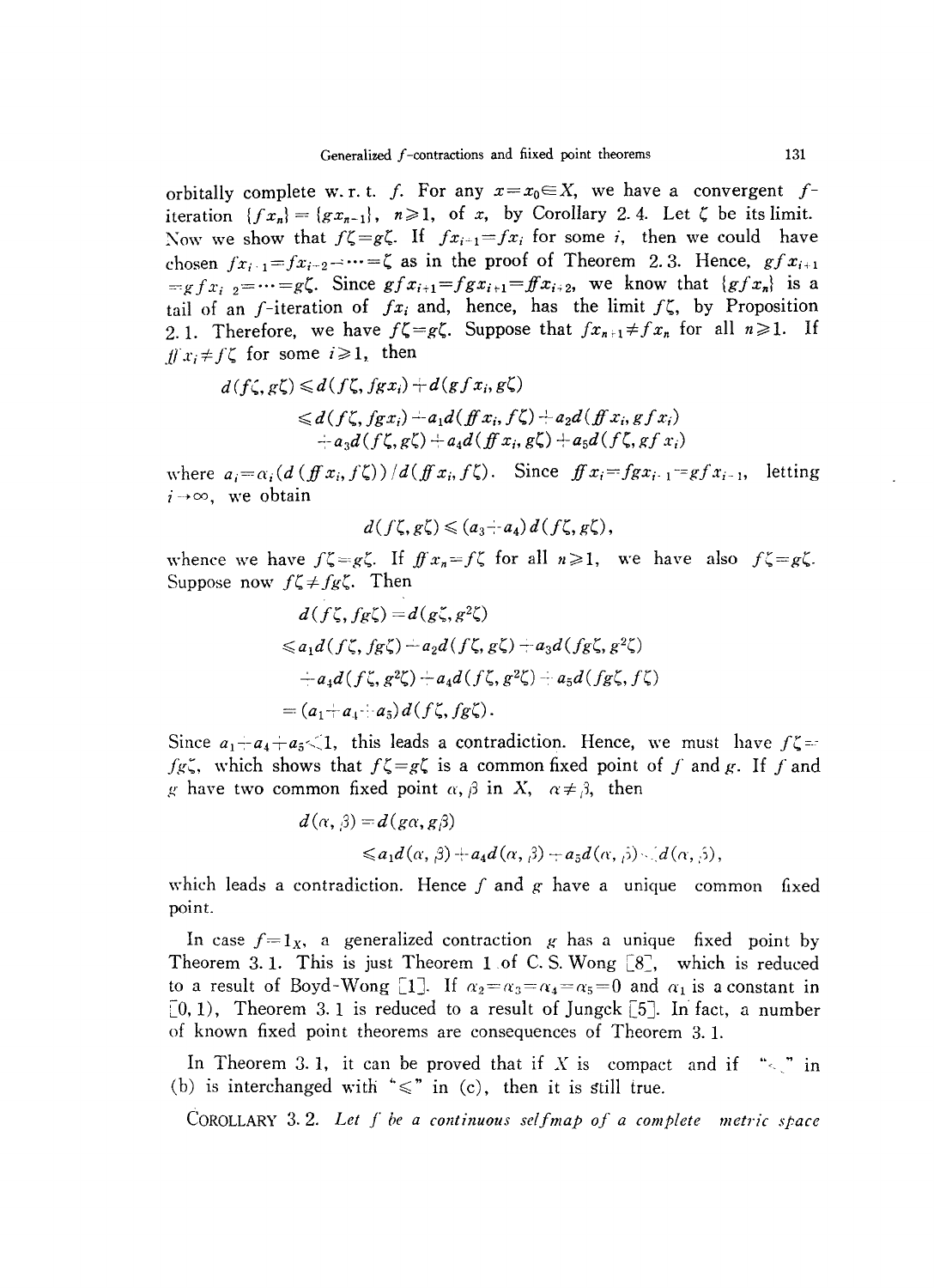$(X, d)$ . If  $g \in C_f$  and if there is a positive integer k such that  $g^k$  is a gene*ralized* f-contraction, then f and g have a unique common fixed point.

*Proof.* Clearly  $g^k \in C_f$  and by Theorem 3.1, there is a unique  $\eta \in X$  such that  $\eta = f\eta = g^k \eta$ . But then, since f and g commute, we can write  $g\eta =$  $f(g\eta) = g^k(g\eta)$ , which says that  $g\eta$  is also a common fixed point of *f* and  $g^k$ . The uniqueness implies  $\eta = g\eta = f\eta$ .

THEOREM 3. 3. *Let f be a continuous selfmap of a metric space* X *and g be* a generalized f-contraction in  $C_f$  such that X is g-orbitally complete w.r. *t. f as in* Theorem 3.1. *Suppose further that each*  $\alpha_i$  *is increasing. Then* 

(i)  $d(gfx_n, \eta) \leq \alpha^n(d(gfx, \eta))$  for all  $n \geq 0$  where  $\eta$  is the common fixed *point* of *f* and *g*,  $\alpha(0) = 0$ , and for  $t > 0$ ,

$$
\alpha(t) = \left[ (2\alpha_1(t) + \sum_{i=2}^5 \alpha_i(t)) / (2t - \sum_{i=2}^5 \alpha_i(t)) \right]t;
$$

(ii)  $\alpha$  *is increasing, continuous from the right and for any*  $t \in [0, \infty)$ ,  $\{\alpha^n(t)\}\$  *converges to* 0.

*Hence, {gfx,,} converges uniformly to the common fixed point of f and g on any bounded subset of* X.

*Proof.* (i) Let  $x \in X$  be such that  $gfx \neq \eta$  and  $b_n = d(gfx_n, \eta)$  for  $n \geq 0$ . By (c), we have

$$
b_0b_1 = b_0d(gfx_1, \eta) = b_0d(g^2x, g\eta)
$$
  
\n
$$
\leq \alpha_1(b_0)d(fgx, \eta) + \alpha_2(b_0)d(fgx, g^2x)
$$
  
\n
$$
+ \alpha_4(b_0)d(fgx, \eta) + \alpha_5(b_0)d(\eta, g^2x)
$$
  
\n
$$
\leq \alpha_1(b_0)b_0 + \alpha_2(b_0)(b_0 + b_1) + \alpha_4(b_0)b_0 + \alpha_5(b_0)b_1
$$

and, hence,

$$
b_1 \leq (a_1(b_0) + a_2(b_0) + a_4(b_0)) / (b_0 - a_2(b_0) - a_5(b_0))]b_0.
$$

Similarly

$$
b_2 \leq (a_1(b_1) + a_2(b_1) + a_4(b_1)) / (b_1 - a_2(b_1) - a_5(b_1))]b_1.
$$

Because of the symmetry of *x*, *y*, (c) still holds if we replace  $\alpha_1, \alpha_2, \alpha_3, \alpha_4, \alpha_5$ respectively by

 $\alpha_1, (\alpha_2+\alpha_3)/2, (\alpha_2+\alpha_3)/2, (\alpha_4+\alpha_5)/2, (\alpha_4+\alpha_5)/2.$ 

Thus  $b_1 \leq \alpha(b_0)$ ,  $b_2 \leq \alpha(b_1)$ , and by induction  $b_{n+1} \leq \alpha(b_n)$ ,  $n \geq 0$ . Since  $\alpha$  is increasing, by induction we have

$$
d(gfx_n, \eta) = b_n \leq \alpha^n(b_0) = \alpha^n(d(gfx, x)), \ \ n \geq 0.
$$

(ii) Each  $\alpha_i$  is increasing and continuous from the right, so is  $\alpha$ . Let *t*  $>0$ . By (b),  $\alpha(t) < t$ . So  $\{\alpha^n(t)\}$  is decreasing and converges to some  $t_0 \in$